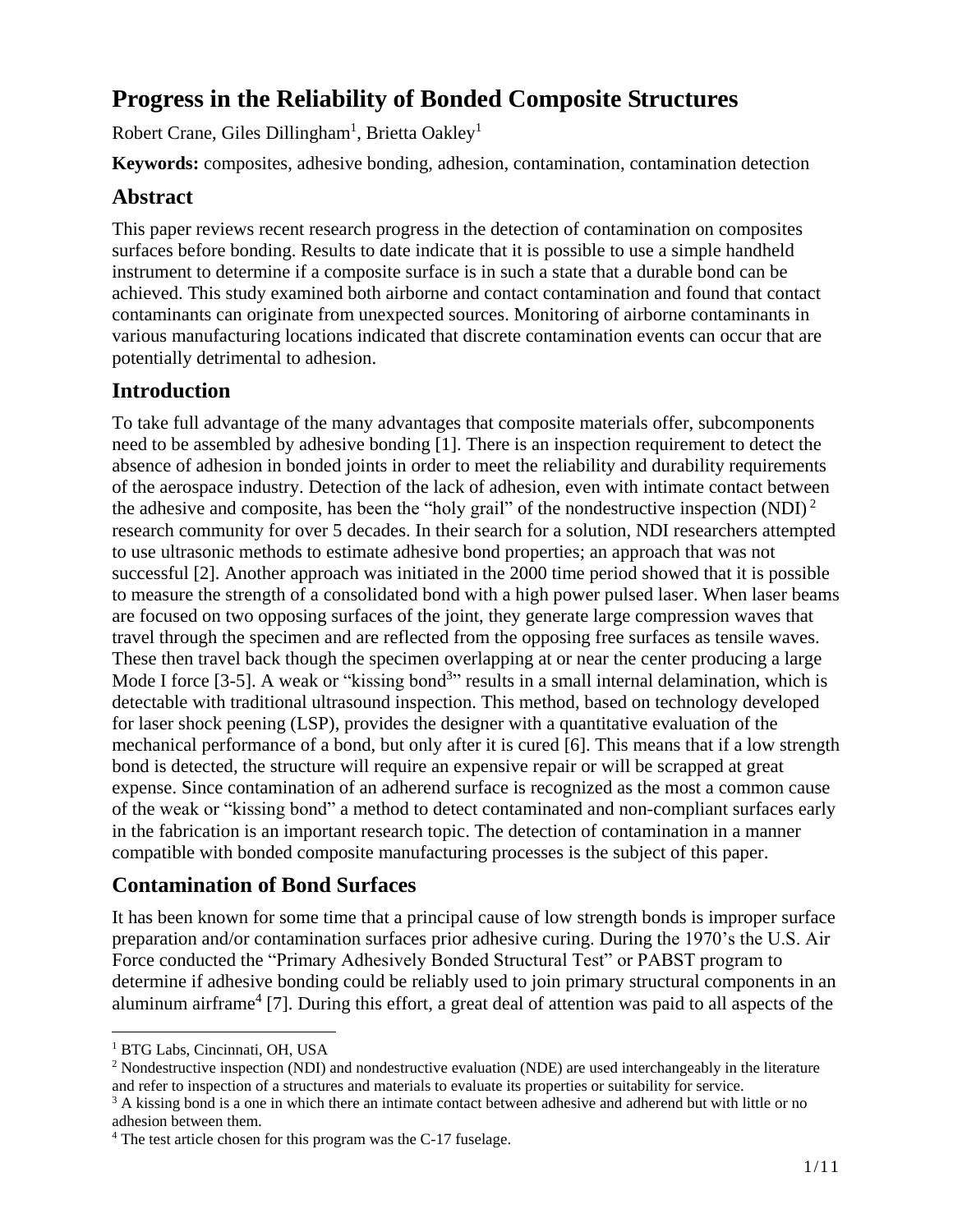manufacturing process to ensure the long-term durability of the bonded joints. Additionally, research efforts examined previous bond failures to determine the cause of the failure. While some failures could be traced to physical flaws such as delaminations, a majority were associated with contamination or damage to the anodized aluminum surface. It was discovered that the surface can be compromised by contact with a hand, which crushes the fragile anodized oxide. As a result, careful attention was paid to handling of all anodized aluminum materials. Prevention of contamination was also a major concern and rigid process controls were established to prevent any possible contamination of a freshly anodized component. Several research programs were conducted to investigate methods of detecting contamination on anodized aluminum [\[8\]](#page-8-5). The conclusions reached at the end of these efforts are summarized as follows. Firstly, all surfaces are contaminated with some amount of non-native material. Extraneous substances/compounds are present in the environment and some may condense on the surface or are transferred to it by contact. Secondly, most contaminants are benign since they are absorbed into the adhesive during curing. Only a few contaminants were found to be detrimental to bond strength, such as the silicone greases used to lubricate the pumps that circulate the hot anodizing fluids. Finally, while several physical instruments could detect nonnative films on the surface of the aluminum components, none could distinguish between benign and pernicious contaminants [\[9-17\]](#page-8-6). Additionally, these instruments took a great deal of time to detect contamination and were never adopted by the aircraft industry [\[8,](#page-8-5) [18-20\]](#page-9-0). In place of adopting instrumentation capable of detecting contamination, additional process controls were implemented to eliminate any possible contamination. These rigid controls were somewhat effective, but contaminated surfaces in subassemblies were still found later in the analysis of failed components. This situation has recently changed with the recognition that surface contamination can now be reliably and easily detected in the laboratory and on the production line with a simple liquid contact angle measuring instrument [\[21\]](#page-9-1).

#### **Surface Energy and Bond Strength**

To prepare a surface for bonding there are a number of recommended steps, including cleaning with a suitable solvent, roughening with an abrasive to remove oxides and tenacious contaminants while increasing its surface area, and increasing surface energy with a treatment<sup>5</sup>. One of the simplest methods used to measure surface energy is to measure the contact angle of a standard liquid on the surface in question [\[22\]](#page-9-2). While measurement of this angle can be easily performed in a laboratory, until now there has not been a simple, reliable instrument available that could be used in a production environment [\[8,](#page-8-5) [23-25\]](#page-9-3). The analytical basis for the method of measuring the energy of a surface is based on the relationships between the surface energy vectors shown schematically in figure 1.



Figure 1 The Young diagram of surface energy relationships for a liquid drop on a solid substrate.

Accounting for all of the surface energy terms, the Young equation may be derived. This is the fundamental equation relating surface free energies to liquid wetting:

$$
\gamma_{sv} = \gamma_s - \pi_s = \gamma_{lv} \cos \theta + \gamma_{sl} \tag{1}
$$

 $\overline{a}$ 

<sup>&</sup>lt;sup>5</sup> It is very difficult to bond to a low energy surface.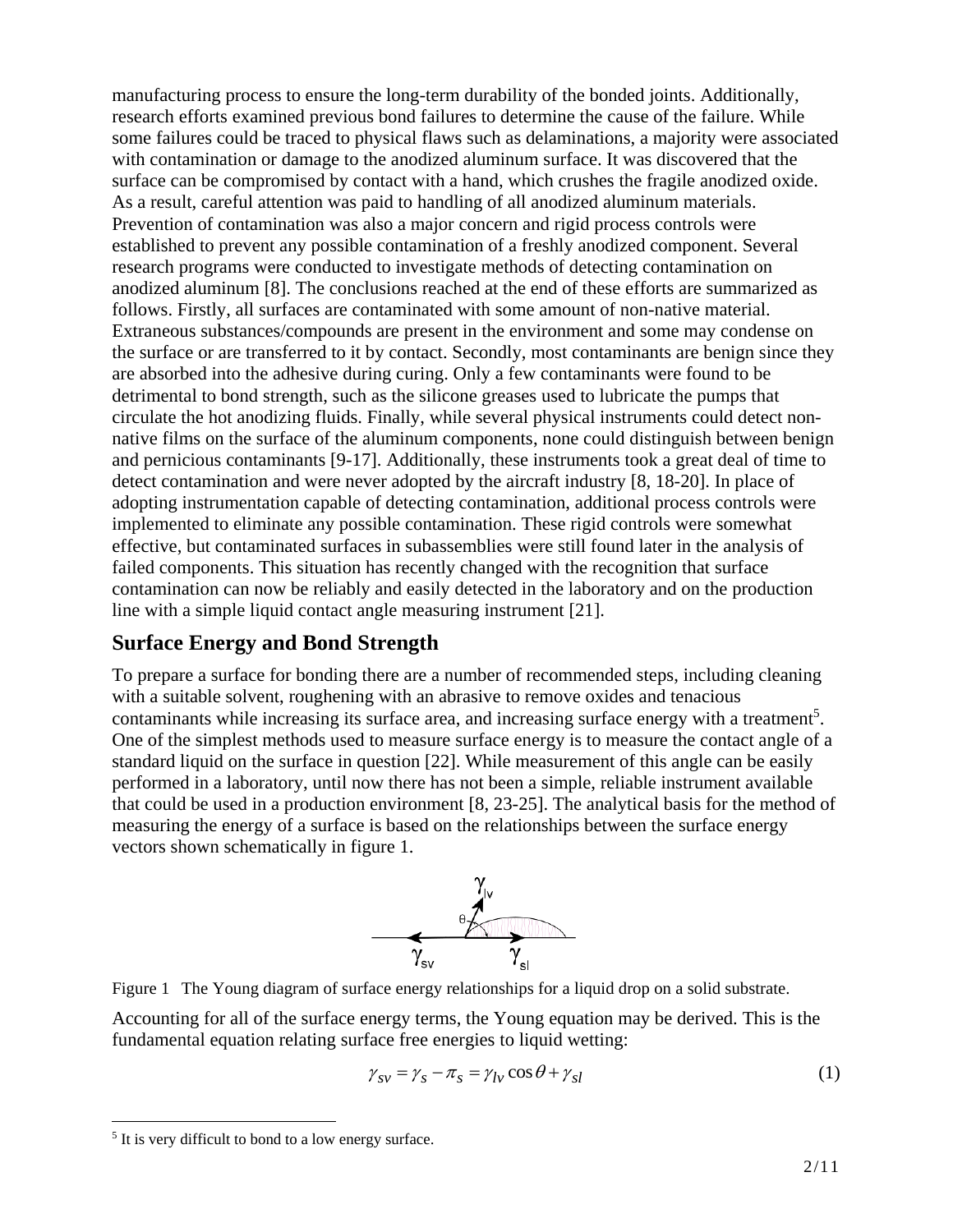where  $\gamma_s$  is the true surface energy of the substrate,  $\pi_s$  is the spreading pressure of the liquid reduction of solid surface energy due to interaction with the vapor of the wetting liquid spreading pressure of the liquid vapor on the surface (i.e. the spreading pressure), and  $\theta$  is the contact angle formed between the liquid and the substrate. In the case of metal surfaces,  $\pi_s$  can be large. However, for low energy surfaces such as composite materials,  $\pi_s$  is generally considered small enough to be disregarded, which allows setting  $\gamma_{sv}$  equal to  $\gamma_s$ . Evaluation of this equation involves two quantities that are directly measurable ( $\gamma_{\rm IV}$  and  $\theta$ ), and two quantities that are not directly measurable ( $\gamma_{sv}$  and  $\gamma_{sl}$ ). Thus, to determine surface energy in general requires contact angle measurements with at least two (and preferably more) distinct liquids [\[26\]](#page-9-4).

From equation 1, one can see that contact angle is directly related to surface energy. For practical quantification of surface energy in a manufacturing process, contact angles of a single liquid can be correlated to total surface energy in a very effective manner [\[27\]](#page-9-5), greatly simplifying the use of these techniques for quantitative quality assurance of surface condition prior to bonding. A surface with a higher surface energy will have a stronger bond with adhesives [\[28,](#page-9-6) [29\]](#page-9-7). Previous work has shown excellent correlation between surface energy and peel strength of pressure sensitive adhesives (PSA's) [\[30-34\]](#page-9-8); another study has shown that the peel strength of a PSA to a composite surface is a sensitive indicator of surface energy of a composite surface [\[22\]](#page-9-2). In the same study, a common mold release contaminant, Frekote 44, was applied to the surface of the composite. This contamination lowered the surface energy of the composite and reduced the bond strength as indicated by the force needed to peel a PSA tape from the composite. Thus contamination may be detected and quantified with a simple contact angle test. In Figure 2 the diameter of a small drop of  $DMSO<sup>6</sup>$  is plotted versus the peel strength of a PSA adhesive on a carbon/epoxy composite. The diameter of the liquid drop is easily measured optically, which along with knowledge of the drop volume may be easily converted into the liquid contact angle on the composite surface. From this figure it is apparent the droplet diameters less than 4 mm are a good indicator of a low strength bond.



Figure 2 Comparison of peel strength as measured during tape peel test and the drop diameter of 3μl DMSO drops.

These techniques have been used to readily detect monomolecular layers of contaminants on composite surfaces with sensitivity essentially equivalent to X-ray Photoelectron Spectroscopy (XPS) [\[35\]](#page-9-9).

 $\overline{a}$ 

<sup>6</sup> DMSO is dimethyl sulfoxide, a liquid commonly used as surface energy standard.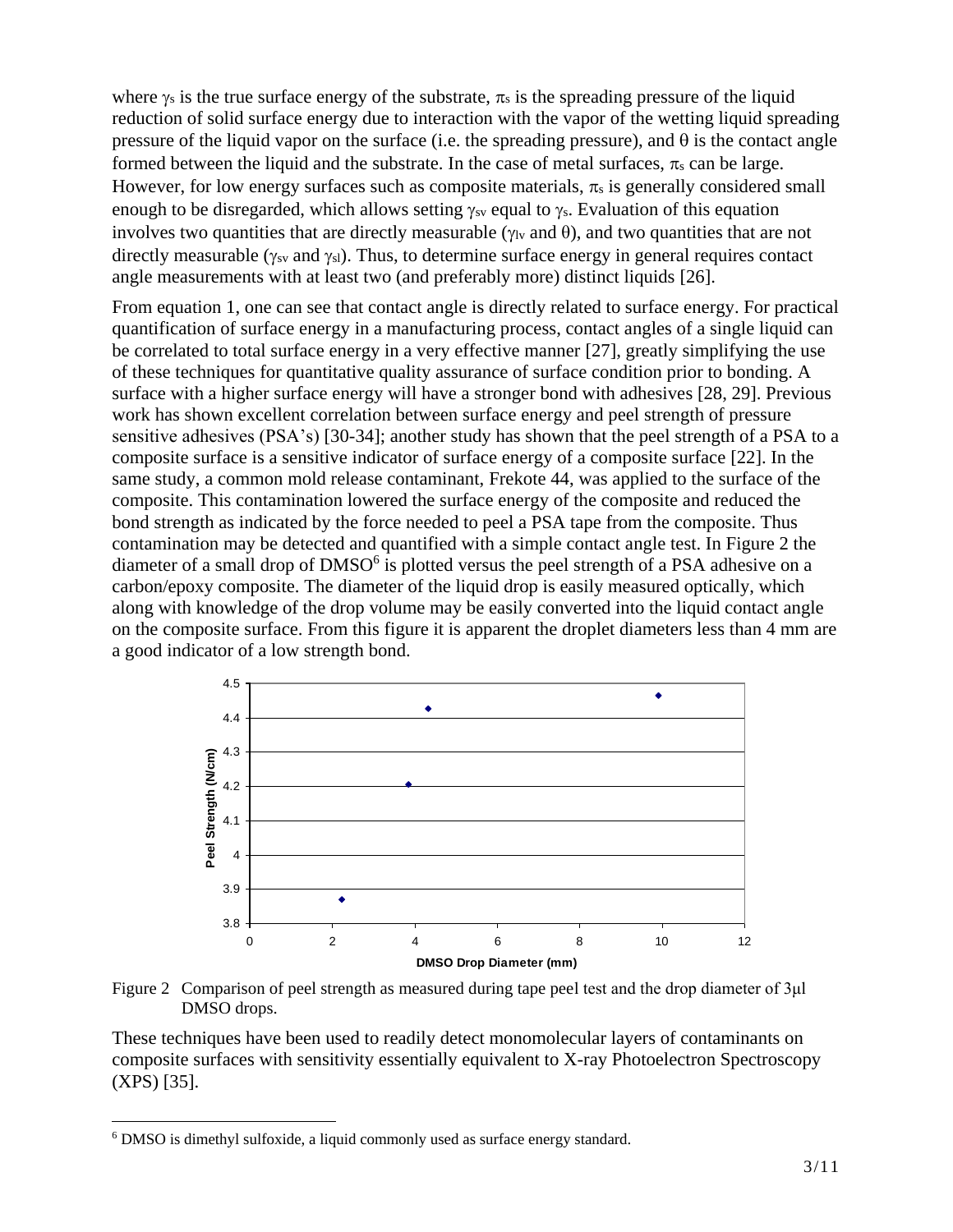With a simple method of detecting contamination available, the obvious question is "what constitutes a detrimental contaminant?" During the PABST program [\[36\]](#page-10-0) it was discovered that many well-known contaminants did not reduce bond strength and are benign. For example, contact with a hand would transfer sebum or skin oil to the anodized surface. However, this did not degrade the bond strength because sebum is soluble in an epoxy adhesive during cure. The mechanism of bond strength reduction in this situation was the mechanical damage to the fragile anodized surface caused by contact with a human hand or other objects. Some potential contaminants were very effective at reducing bond strength. For example, even small amounts of silicone grease leaking from anodizing bath pump seals could ruin the adhesion properties of many parts for several days. The contaminated solution had to be discarded, the anodizing tank thoroughly cleaned, and the anodizing solution replace before primer would adhere to anodized aluminum panels. Numerous other potential contaminants were examined, but none were found to be as deleterious as silicones. These data were obtained for aluminum, and may not apply to composites. Therefore, a similar series of tests of potential contaminants have been conducted for composites in one manufacturing facility. These tests are a part of the current DARPA Open Manufacturing program (TRUST $^7$ ) [\[37\]](#page-10-1).

# **Classification of Contaminates**

Potential contaminants can be divided into two groups: intrinsic and extrinsic compounds. Intrinsic contaminants are those compounds that originate within the material and migrate to the surface over time. An example would be internal mold released in injection molded thermoplastics. Such contaminants would be expected to play a role in adhesive bonding of aerospace composites. Extrinsic contaminants are those that originate external to the material and are transported to the surface via several paths. These include airborne substances and a range of materials that may be transferred by contact. Airborne contaminates are vaporizable substances such as low molecular weight compounds (e.g. light hydrocarbons) and water. Contact contaminants originate in materials used in and around the manufacturing process; contamination events can occur by contact with materials or tools.

The traditional approach to evaluating the effects of possible contaminants has been to evaluate all possible compounds found in a facility for their impact on bond strength. Contaminants are frequently complex formulated multicomponent substances; evaluating the effect of all possible contaminants would require a large testing program involving many potential contaminant compounds currently in use or anticipated for future use – a daunting task. Furthermore, such an investigation provides little information as to *why* a particular contaminant is benign or detrimental. A much simpler and more effective approach being pursued in the TRUST effort is to examine the effects of carefully chosen constituents of the commonly available materials found in many composite manufacturing facility and those likely associated with workers, and using these compounds as representative archetypes of more complex contaminating substances. An abbreviated set of such compounds is shown in table 1. These compounds represent constituents of substances commonly investigated as contaminants. This approach indicates that any complex contaminating substance can be represented as a mixture of compounds belonging to specific classes of chemical compounds. For the purposes of this investigation 8 distinct chemical classes were chosen. Making the assumption that the effects of a complex contaminant are a linear combination of the effects of the constituent compounds, knowledge of the effects of the individual constituents permits prediction of the effects of an arbitrary mixture of these constituents. To determine this, a single archetype compound was selected to represent each class of constituent (table 2).

 $\overline{a}$ <sup>7</sup> Transition Reliable Unitized STructure (TRUST)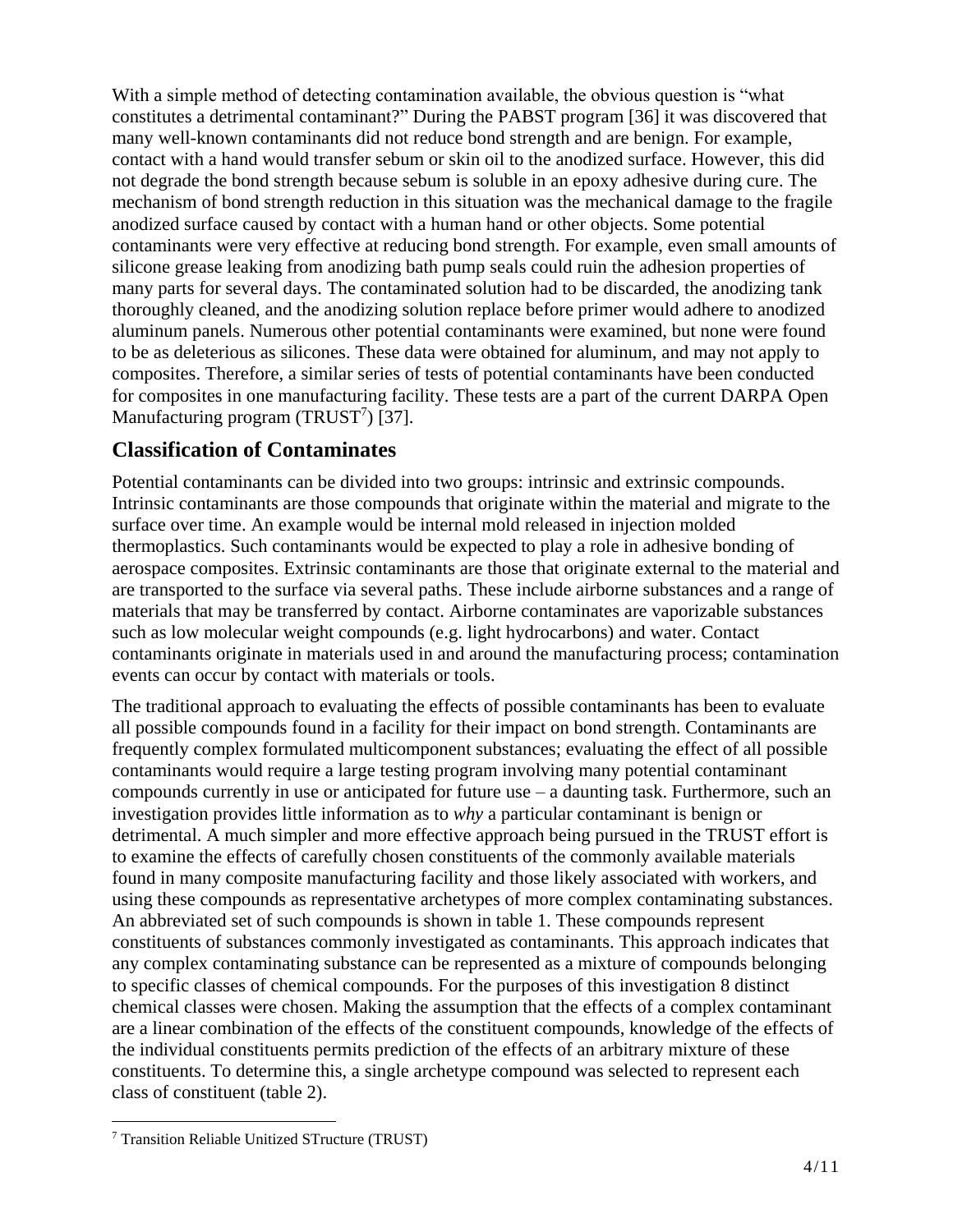| chemical class                | triglyceride        | fatty<br>acid           |                | alcohol      |          |          |              | surfactant/<br>emulsifier      |                 | long<br>chain<br>ester   |          | non-polar<br>hydrocarbon |              | water<br>soluble<br>polymer | inorganics              |                         |
|-------------------------------|---------------------|-------------------------|----------------|--------------|----------|----------|--------------|--------------------------------|-----------------|--------------------------|----------|--------------------------|--------------|-----------------------------|-------------------------|-------------------------|
| Archetype<br>Compounds        | glycerol triloleate | octanoic acid           | iauryl alcohol | cholesterol  | glycerol | lecithin | soap         | polymeric/Cationic/<br>anionic | triethanolamine | monostearate<br>glycerol | squalene | mineral oil              | petrolatum   | pyrrolidone<br>poly(vinyl   | Dimethyl Siloxanes      | molybdenum<br>disulfide |
| biological                    |                     |                         |                |              |          |          |              |                                |                 |                          |          |                          |              |                             |                         |                         |
| sebum                         | ✓                   | ✓                       |                |              |          |          |              |                                |                 | ✓                        | ✓        |                          | $\checkmark$ |                             |                         |                         |
| earwax                        |                     | ✓                       | ✓              | ✓            |          |          |              |                                |                 |                          | ✓        |                          |              |                             |                         |                         |
| food products                 |                     |                         |                |              |          |          |              |                                |                 |                          |          |                          |              |                             |                         |                         |
| mayonnaise                    | $\checkmark$        |                         |                | ✓            |          | ✓        |              |                                |                 |                          |          |                          |              |                             |                         |                         |
| vegetable oils                | ✓                   |                         |                |              |          |          |              |                                |                 |                          | ✓        |                          |              |                             |                         |                         |
| chocolate                     | $\checkmark$        |                         |                |              |          |          |              |                                |                 |                          |          |                          |              |                             |                         |                         |
| personal care                 |                     |                         |                |              |          |          |              |                                |                 |                          |          |                          |              |                             |                         |                         |
| hair gel/cosmetics            |                     |                         |                |              | ✓        |          |              |                                | ✓               |                          |          |                          |              | ✓                           | ✓                       |                         |
| lotion (generic)              |                     | $\checkmark$            | ✓              |              | ✓        |          |              |                                | ✓               | $\checkmark$             |          | $\checkmark$             | $\checkmark$ |                             | $\overline{\checkmark}$ |                         |
| R&R I.C. blue lotion          |                     | $\overline{\checkmark}$ |                |              | ✓        |          |              |                                |                 | $\checkmark$             |          |                          |              |                             |                         |                         |
| industrial chemicals          |                     |                         |                |              |          |          |              |                                |                 |                          |          |                          |              |                             |                         |                         |
| lubricating grease            |                     |                         |                |              |          |          | ✓            |                                |                 |                          |          | ✓                        |              |                             |                         | ✓                       |
| lubricant oil                 |                     |                         |                |              |          |          |              |                                |                 |                          |          | ✓                        |              |                             |                         |                         |
| water based cutting<br>fluids | $\checkmark$        |                         |                |              |          |          |              | ✓                              | ✓               |                          |          | ✓                        |              |                             |                         |                         |
| oil based cutting<br>fluids   |                     |                         |                |              |          |          |              |                                |                 |                          |          | ✓                        |              |                             |                         |                         |
| mold releases                 |                     |                         |                |              |          |          |              |                                |                 |                          |          |                          | $\checkmark$ |                             | $\checkmark$            |                         |
| cleansers                     |                     |                         | ✓              |              |          |          |              | $\checkmark$                   | ✓               |                          |          |                          |              |                             |                         |                         |
| standard soils                |                     |                         |                |              |          |          |              |                                |                 |                          |          |                          |              |                             |                         |                         |
| SAE AMS 3167B                 | $\checkmark$        | ✓                       | ✓              | $\checkmark$ |          | ✓        |              |                                | ✓               |                          |          | ✓                        | ✓            |                             |                         |                         |
| Cessna                        |                     |                         |                |              |          |          | $\checkmark$ |                                |                 |                          |          | ✓                        |              |                             |                         |                         |

Table 1 Common contaminants broken down into their chemical classes [\[38\]](#page-10-2)

Table 2. Archetype compounds selected as standard contaminants [\[38\]](#page-10-2)

| chemical<br>class:            | triglyceride          | fatty<br>acid    | long chain<br>esters     | alcohol  | surfactant/<br>emulsifier | non-polar<br>hydrocarbon | water<br>soluble<br>polymer | inorganics           |
|-------------------------------|-----------------------|------------------|--------------------------|----------|---------------------------|--------------------------|-----------------------------|----------------------|
| archetype<br><i>compound:</i> | glyceryl<br>trioleate | octanoic<br>acid | glycerol<br>monostearate | glycerol | sodium<br>tallowate       | mineral oil              | polyvinyl<br>pyrrolidone    | dimethyl<br>siloxane |

Based on this approach, the current phase of the TRUST test program has evaluated the effects of the archetype contaminant compounds in table 2 on adhesive bond performance. Their effect on composite bond performance has been evaluated for various concentration levels on a standard composite surface, along with the quantitative detectability of these compounds using water contact angle measurements. A database of the wetting behavior of both pristine composite surfaces as well as those contaminated to carefully controlled levels is being compiled using a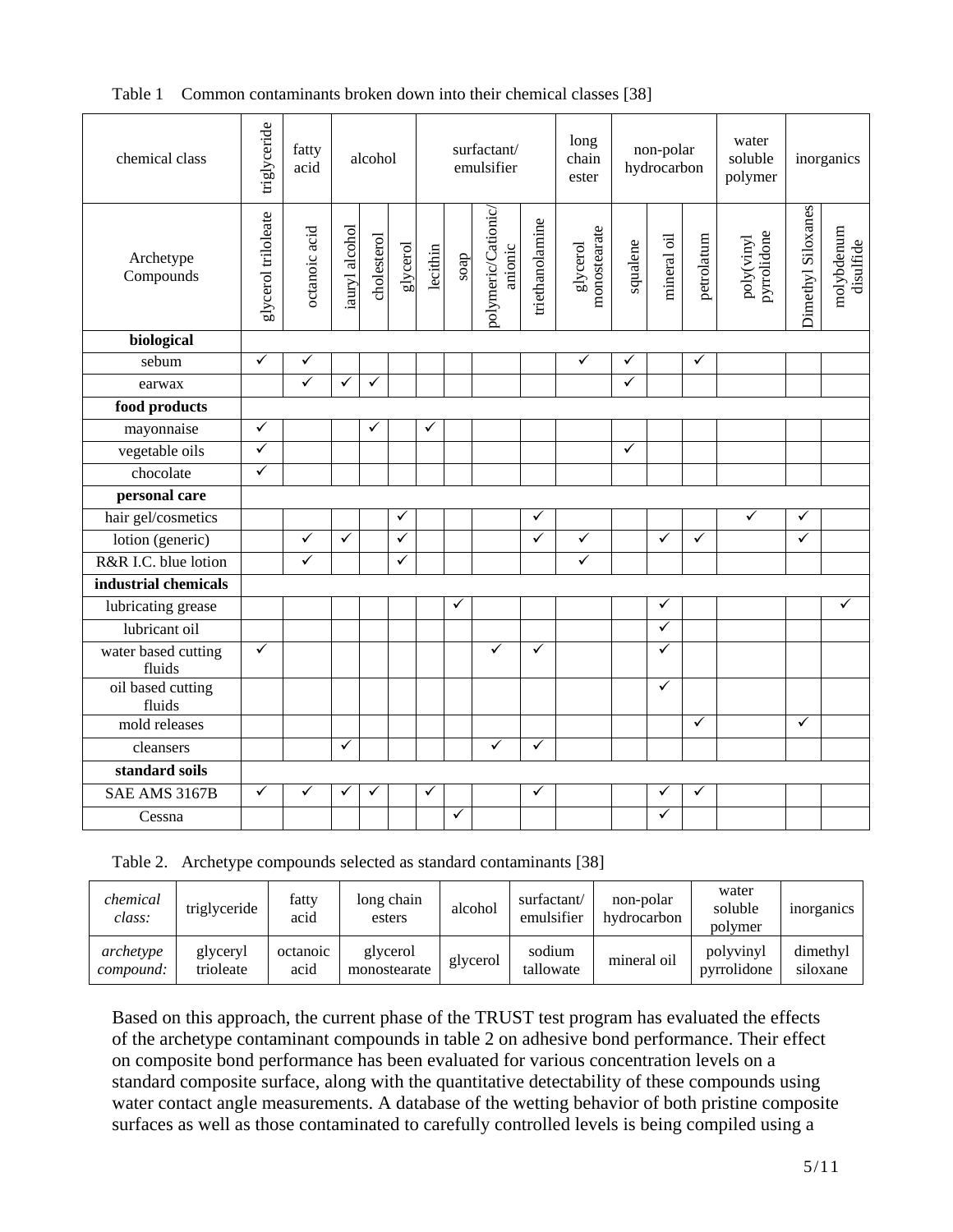hand held contact angle measuring instrument [\[21\]](#page-9-1). A future phase of this program will evaluate combinations of archetype contaminant compounds to confirm the validity of an approach based on linear combinations of effects. Not only does this approach greatly reduce the number of contaminants to be evaluated, but it provides a framework for evaluation of products that may be added to the manufacturing environment at a later date. The database will be a part of the software in a handheld instrument that will permit manufacturing personnel to examine a questionable article for degrading contamination prior to a bonding process.

# **Airborne Contamination**

Once a contaminant compound is identified as detrimental to a bonding process, it becomes a controlled substance in the manufacturing environment; its presence must be detectable. A novel approach developed in the TRUST program to quantitatively detect and identify airborne contaminants involves exposing aluminum foil witness coupons to the various manufacturing environments. These are retrieved at two week intervals for examination using contact angle measurements to evaluate changes in surface energy that are indicative of exposure to a contaminant. Coupons that show changes are then evaluated using XPS and/or and reflection absorption infrared spectroscopy (RAIR).

As an example, Figure 3 shows surface atomic composition data obtained from foil samples exposed in one manufacturing location. The increase in relative % carbon indicates the presence of airborne aliphatic hydrocarbon contaminants in the environment that have adsorbed to the foil surface. In general these are benign contaminants that don't adversely affect adhesive bond performance. Of more significance was the appearance of ~5 atomic % silicon at week 40. This singular event was traced to the inadvertent introduction of volatile silicone compounds to the environment. It represents surface contamination by a potentially detrimental contaminant. Detection of these events allows bond process quality to be much more tightly controlled.



Figure 3 Atomic composition of aluminum foil witness surfaces after exposure to an aerospace manufacturing environment. The increase in relative % carbon indicates the presence of airborne aliphatic hydrocarbon contaminants. The appearance of silicon at week 40 was due to the inadvertent introduction of volatile silicone compounds to the environment.

# **Contact Contamination**

A separate study examined possible contamination by direct contact with a standard surface by materials commonly found in the composite fabrication facility. In this effort, the possibility of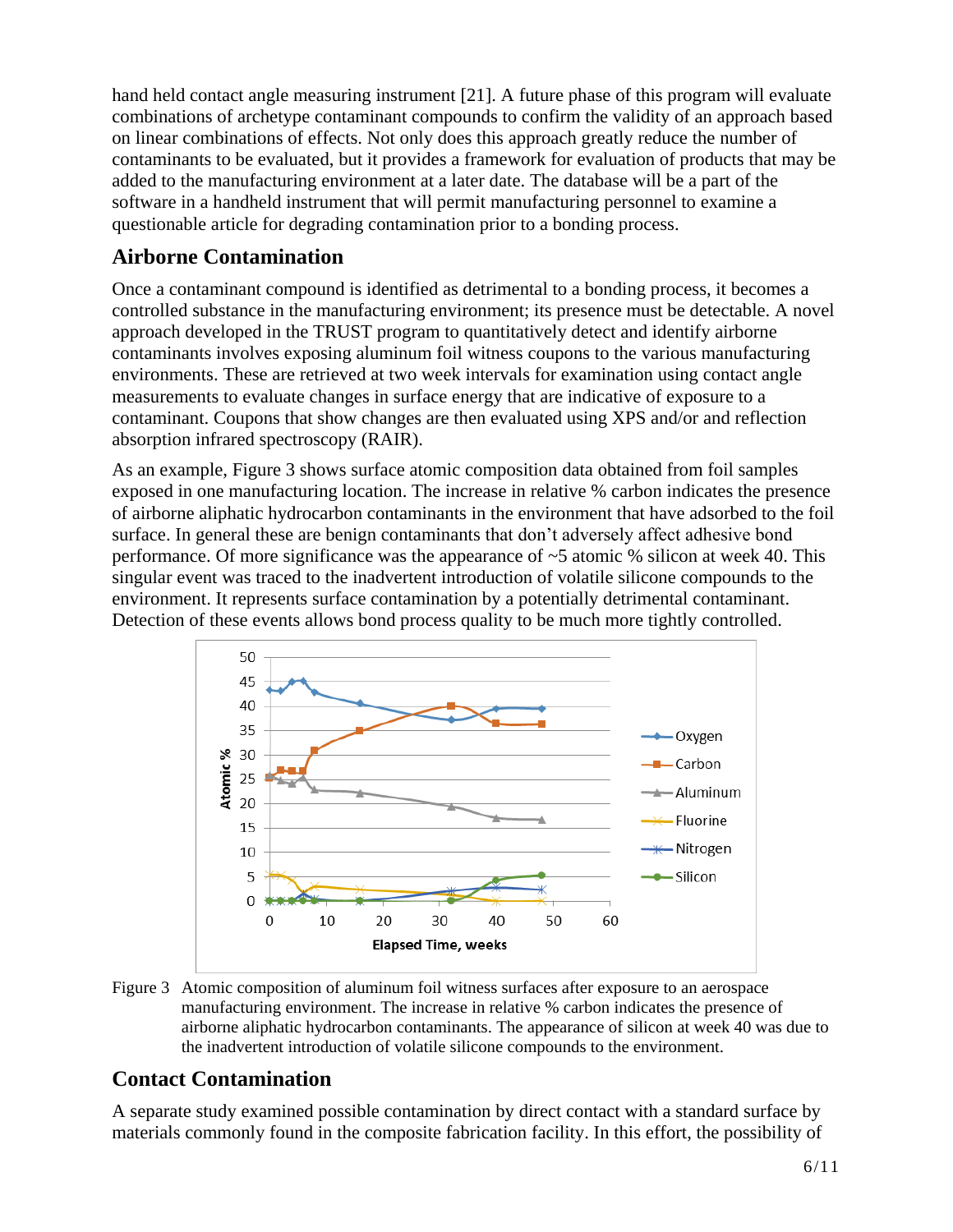direct transfer of a contaminant by contact between the common shop materials and the diamond surface of an Attenuated Total Reflectance Infrared Spectroscopy (ATR-IR) instrument was investigated as indicative of the potential for transfer of contaminants to a bonding surface. Transfer was shown to occur quickly with minimal contact pressure. As an example, figure 4 shows representative ATR-IR spectra of a polyethylene bag used for storing sensitive surfaces along with the spectrum of the diamond ATR-IR reflection element obtained after the sample bag was removed. The transfer in this case consisted almost exclusively of non-polar hydrocarbons, in general a non-detrimental contaminant. Table 3 shows results for many such shop supplies and indicates that direct transfer of potentially detrimental extrinsic contaminant compounds found in a fabrication facility appears to be easy and fast.



Figure 4 ATR-IR spectra obtained from a polyethylene storage bag (top), along with the spectrum obtained immediately after removing the bag from contact with the diamond ATR-IR reflection element, showing that simple contact with the poly bag can result in transfer of contaminant.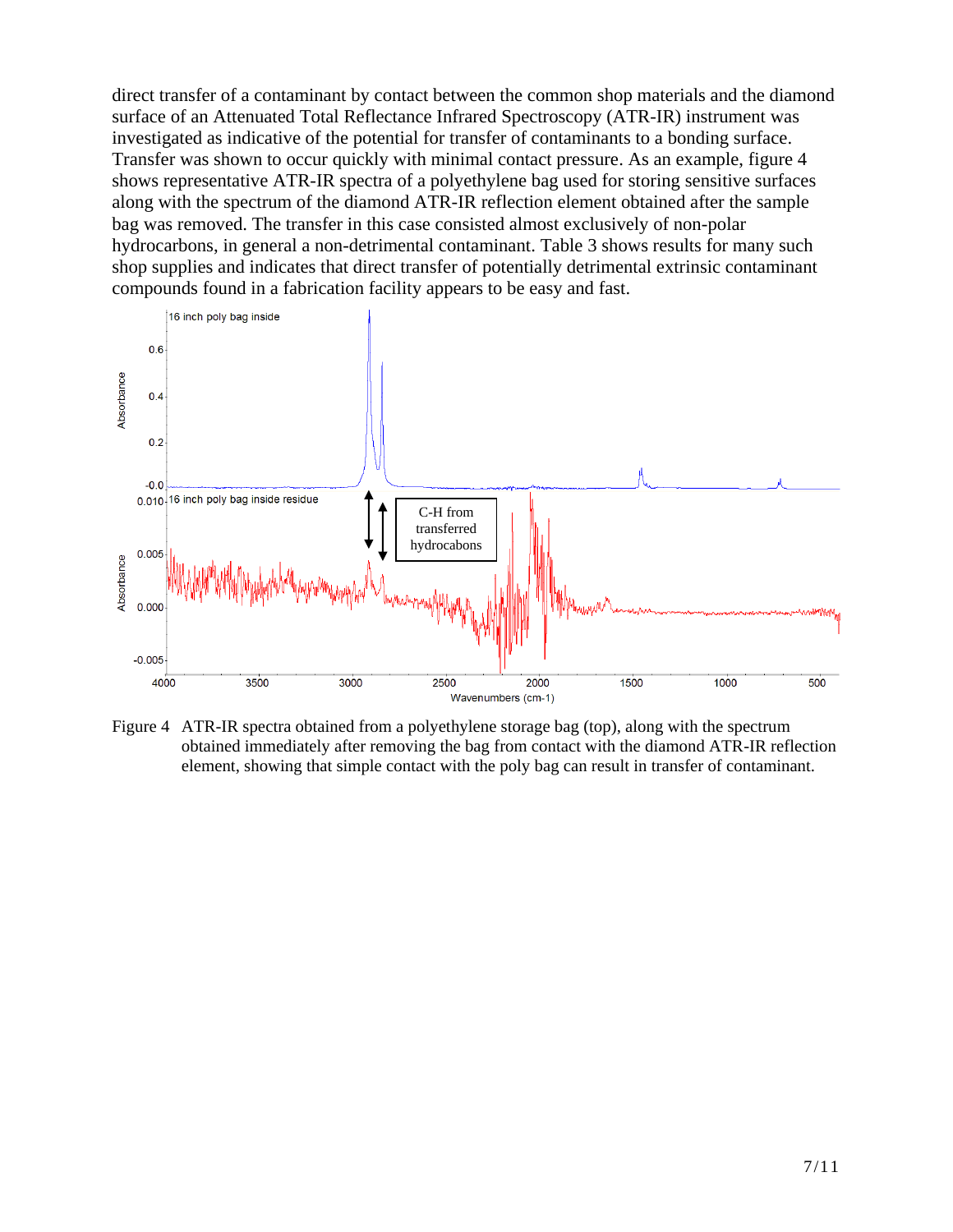|                                           | standard contaminant chemical class |                    |                  |         |                             |                          |                          |                           |              |  |  |
|-------------------------------------------|-------------------------------------|--------------------|------------------|---------|-----------------------------|--------------------------|--------------------------|---------------------------|--------------|--|--|
| materials                                 | triglyceride                        | $\mbox{faty}$ acid | long chain ester | alcohol | $\text{surface}$ emulsifier | non-polar<br>hydrocarbon | water soluble<br>polymer | fluorocarbon<br>silicone/ | transfer?    |  |  |
| shop supplies                             |                                     |                    |                  |         |                             |                          |                          |                           |              |  |  |
| Flashbreaker tape                         |                                     |                    |                  |         |                             | $\checkmark$             |                          | $\checkmark$              | ✓            |  |  |
| razor blades                              |                                     |                    |                  |         |                             | $\checkmark$             |                          |                           | $\checkmark$ |  |  |
| silicone edge dams                        |                                     |                    |                  |         |                             | $\checkmark$             |                          | $\checkmark$              |              |  |  |
| n-10 breather                             |                                     |                    |                  |         |                             | $\checkmark$             |                          |                           |              |  |  |
| bagging material                          |                                     |                    |                  |         |                             | $\checkmark$             |                          |                           |              |  |  |
| violet FEP                                |                                     |                    |                  |         |                             |                          |                          | $\checkmark$              |              |  |  |
| red FEP                                   |                                     |                    |                  |         |                             |                          |                          | $\checkmark$              |              |  |  |
| breather on edge dam                      |                                     |                    |                  |         |                             |                          |                          |                           |              |  |  |
| tacky tape                                |                                     |                    |                  |         |                             | $\checkmark$             |                          | $\checkmark$              |              |  |  |
| paper backing                             |                                     |                    |                  |         |                             | ✓                        |                          | $\checkmark$              | ✓            |  |  |
| 16" poly bag                              |                                     |                    |                  |         |                             | $\checkmark$             |                          |                           | $\checkmark$ |  |  |
| 24" poly bag                              |                                     |                    |                  |         |                             | $\checkmark$             |                          |                           | $\checkmark$ |  |  |
| personal protective<br>equipment          |                                     |                    |                  |         |                             |                          |                          |                           |              |  |  |
| blue nitrile gloves                       |                                     |                    |                  |         |                             | $\checkmark$             |                          |                           |              |  |  |
| white gloves, new                         |                                     |                    |                  |         |                             | $\checkmark$             |                          |                           |              |  |  |
| white gloves, used                        |                                     |                    |                  |         |                             | $\checkmark$             |                          | $\checkmark$              | $\checkmark$ |  |  |
| Tyvek® suit, new                          |                                     |                    |                  |         |                             | $\checkmark$             |                          |                           |              |  |  |
| hairnet, new                              |                                     |                    |                  |         |                             | $\checkmark$             |                          |                           |              |  |  |
| Tyvek® booties, new                       |                                     |                    |                  |         |                             | $\checkmark$             |                          |                           |              |  |  |
| ${\rm Tyvek}^{\circledast}$ booties, used |                                     |                    |                  |         |                             | $\checkmark$             |                          |                           |              |  |  |

Table 3 Evaluation of materials a composite manufacturing environment

# **Cost of Detection**

The question that almost all inspection personnel ask at this point is how many spatially separate locations must be tested to qualify as a 100% inspection of a part surface. While this is a question for the future examination, if the past is any guide the answer is a satisfying one. Data from failure analyses of bonded joints suggests that the smallest contaminated area on a failed component is on the order of  $650 \text{ cm}^2$  [\[39\]](#page-10-3). This is a rather large area compared to the usual scan density that is required for a 100% inspection of a component for potential physical flaws such a cracks or delaminations. Thus, the sampling requirements for contamination detection and identification are not expected to be costly or extensive.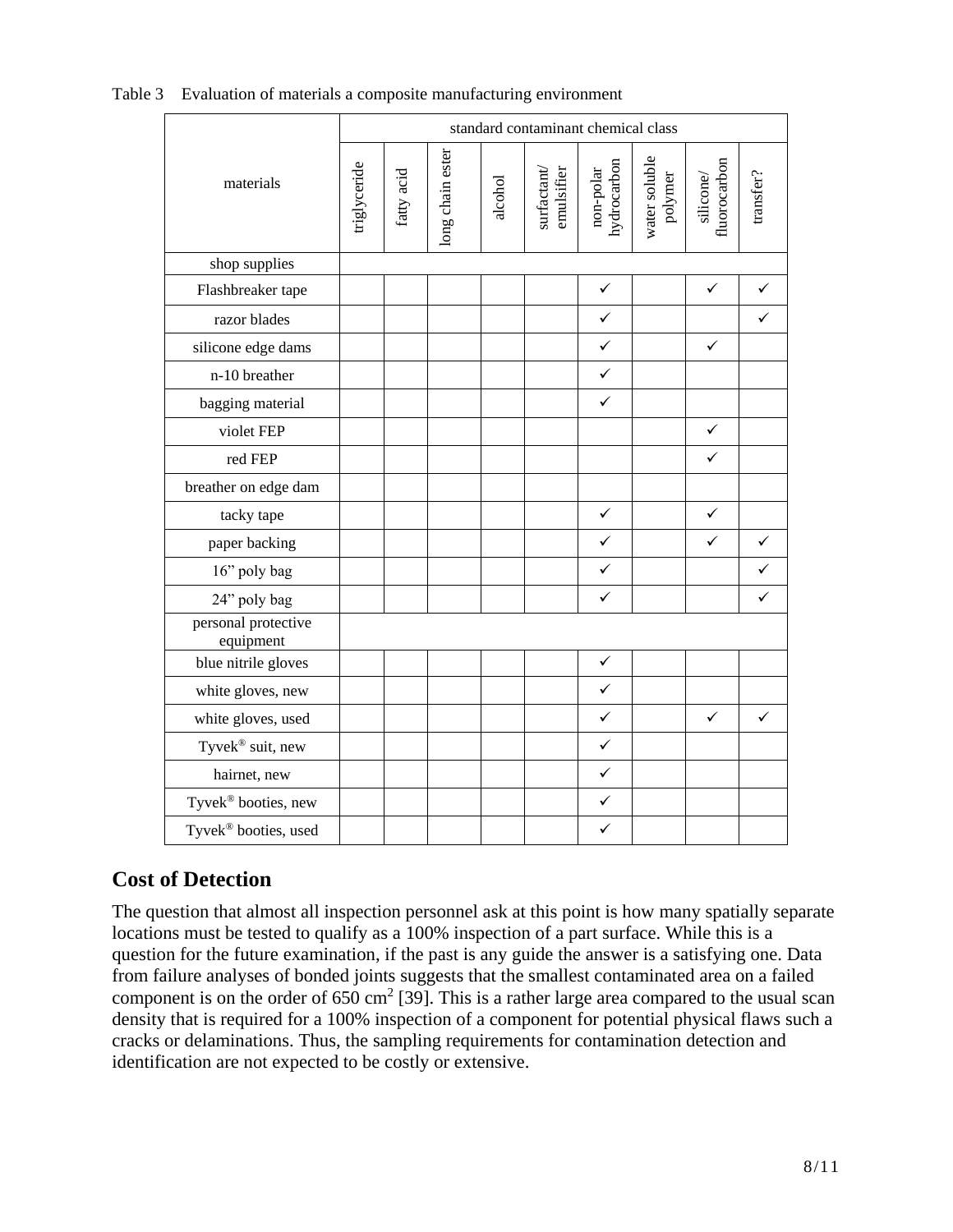# **Conclusions**

Reliable and durable adhesive bonding is necessary for composite materials to achieve their full potential in aerospace structures. A limiting factor to achieving reliable bonds has been the detection of pernicious contamination. This work has shown that a simple surface energy measurement can be used for this purpose. Data obtained in this study also show that composite surfaces can be contaminated by aerosols as well as by low pressure contact with materials commonly found in composite fabrication facilities. Because the number of potential contaminants is quite large, potential contaminates were examined and potential contaminants compounds identified as belonging in one or more eight chemical classes. Within each class an archetype compound was identified for detailed examination of its contamination potential. By assuming that the contamination potential of a suspect material can be modeled as a linear combination of the effects each compound, the testing complexity for suspect materials can be reduced to a manageable number. Experiments are underway to determine how each archetype compound, at various concentration levels, effects adhesion to a standard composite surface. Initial results confirm predictions based upon chemical incompatibility. Further detailed experiments will provide a more detailed prescription for the control of materials that may contact with a composite surface. These data are significant to both composite manufacturers and scientific community. Few researchers appreciate how easily pernicious contaminants can be transferred to the specimen during specimen preparation. One positive result of the testing to date indicates that most airborne and contact contamination does not seem to be important to bond performance. While the initial results are quite encouraging, the results of long term durability test will not be available for some time. Another positive result, based upon failure analysis of many specimens, is that sampling for contamination need only be performed at only a few widely spaced locations.

#### **References**

- <span id="page-8-0"></span>1. Russell, J. D., "Composites Affordability Initiative: Successes, Failures and Where do we go From Here?", SAMPE Journal, Vol. 43, No. 2, p. 26-36, 2007.
- <span id="page-8-1"></span>2. Kishoni, D., *Ultrasonic Testing (Nondestructive Testing Handbook Volume 7)*, *Nondestructive Testing Handbooks*, Vol. 7, 3th Edition, Columbus Ohio, American Society for Nondestructive Testing, 2007.
- <span id="page-8-2"></span>3. Bossi, R. H., Housen, K. and Shepherd, W., "Application of Stress Waves to Bond Inspection", *SAMPE Conference: M&P Technology - 60 Years of SAMPE Progress*, Long Beach, CA, Society for the Advancement of Material and Process Engineering (SAMPE), 2004.
- 4. Bossi, R. H., Iddings, F. A. and Wheeler, G. C., *Nondestructive Testing Handbook: Radiographic Testing (RT)*, *Nondestructive Testing Handbook*, Vol. 4, 3rd Edition, Columbus Ohio, American Society for Nondestructive Testing, 2002.
- 5. Bossi, R. H., Lahrman, D., Sokol, D. and Walters, C. T., "Laser Bond Inspection for Adhesive Bond Strength", SAMPE 2011, Long Beach, CA, Society for the Advancement of Material and Process Engineering (SAMPE), 2011.
- <span id="page-8-3"></span>6. Sokol, D., "Laser Bond Inspection", Personal Communication, MAR,1996.
- <span id="page-8-4"></span>7. Primary Adhesively Bonded Structural Technology (PABST): Design Handbook for Adhesive Bonding", Wright Patterson Air Force Base OH, Air Force Flight Dynamics Laboratory, Report No. AFFDL-TR-79-3129, 1979.
- <span id="page-8-5"></span>8. Rantz, L. E., "Proper Surface Preparation: Bonding's Critical First Step", Adhesives Age, Vol. 30, No. 7, p. 10- 16, 1987.
- <span id="page-8-6"></span>9. Garrett, C. E. and Good, E. F., "Characterization of Bonding Surfaces Using Surface Analytical Equipment", *Surface Contamination: Genesis, Detection and Control*, Vol. 2, New York, Plenum Press, p. 857-875, 1978.
- 10. Kim, D. H. and Sutliff, E. F., "Contact Potential Difference (CPD) Measurement Method for Prebond Nondestructive Surface Inspection", SAMPE Quarterly, Vol. 9, No. 4, p. 59-63, 1978.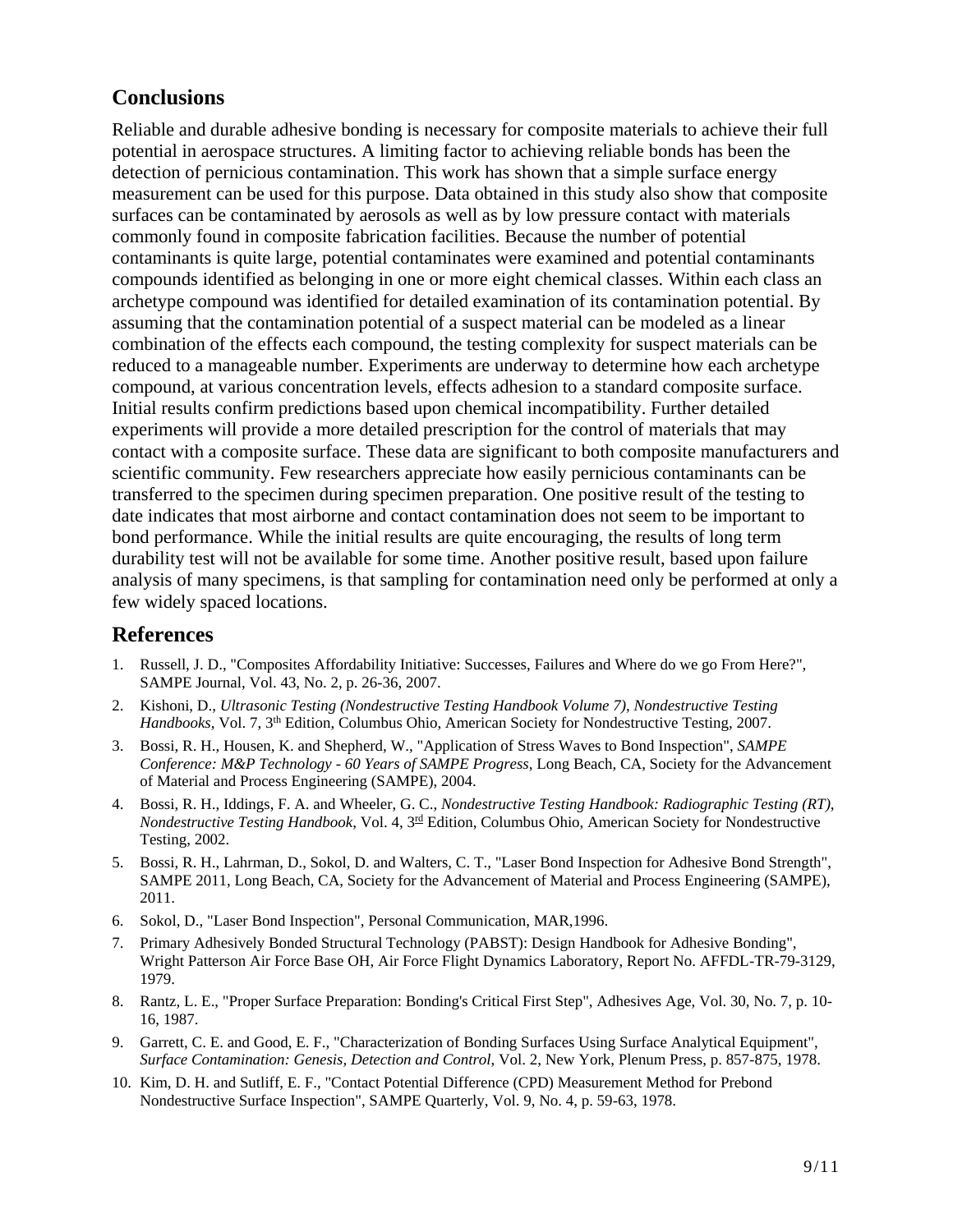- 11. Kollek, H. and Brockmann, W., "Detection of Surface Contaminations in Metal Bonding by Simple Methods", *Surface Contamination: Genesis, Detection and Control*, Vol. 2, Washington, DC, Plenum Press, p. 713-721, 1978.
- 12. Smith, T., "NDT Techniques for the Prediction of Adhesive Failure Loci Prior to Bonding", Materials Evaluation, Vol. 33, No. 5, p. 101-112, 1975.
- 13. Smith, T., "An Automated Scanning Ellipsometer", Surface Science, Vol. 56, No. 6, p. 212-220, 1976.
- 14. Zurbrick, J. R., "Techniques for Nondestructively Characterizing Metallic Substrate Surfaces Prior to Adhesive Bonding", *International Advances in Nondestructive Testing*, London, Gordon and Breach, p. 41-70, 1977.
- 15. Smith, T., "Surface Quality Unit for Inspection by Nondestructive Testing (SQUINT) with Photoelectron Emission (PEE) in Air", *20/20 Vision in Materials for 2000*, Covina CA, Society for the Advancement of Material and Process Engineering, p. 576-583, 1983.
- 16. Smith, T., "Surface Quality Unit for Inspection by Nondestructive Testing (SQUINT) With Photoelectron Emission", SAMPE Quarterly, Vol. 15, No. 2, p. 6-13, 1984.
- 17. Smith, T., "Mechanisms of Adhesion Failure Between Polymers and Metallic Substrates", *SAMPE Materials Review '75*, Covina CA, SAMPE, p. 349-363, 1975.
- <span id="page-9-0"></span>18. Segal, E. and Kenig, S., "Acceptance Criteria for Nondestructive Evaluation of Adhesively Bonded Structures", Materials Evaluation, Vol. 47, No. 8, p. 921-927, 1989.
- 19. Russell, J., "Market Trends: The Composites Affordability Initiative, Part I", High Performance Composites, web page: [http://www.compositesworld.com/columns/market-trends-the-composites-affordability-initiative](http://www.compositesworld.com/columns/market-trends-the-composites-affordability-initiative-part-i)[part-i,](http://www.compositesworld.com/columns/market-trends-the-composites-affordability-initiative-part-i) 2007.
- 20. Russell, J., "Market Trends: The Composites Affordability Initiative, Part II", High Performance Composites, web page: [http://www.compositesworld.com/columns/market-trends-composites-affordability-initiative-part-ii,](http://www.compositesworld.com/columns/market-trends-composites-affordability-initiative-part-ii) 2007.
- <span id="page-9-1"></span>21. "Surface Analyst", BTG Labs, web page[: http://www.btglabs.com/,](http://www.btglabs.com/) 2015.
- <span id="page-9-2"></span>22. Crane, R. L. and Dillingham, G., "Composite bond inspection", Journal of Materials Science, Vol. 43, No. 20, p. 6681-6694, 2008.
- <span id="page-9-3"></span>23. Hart-Smith, L. J., Brown, D. and Wong, S., "Surface Preparations for Ensuring that the Glue will Stick in Bonded Composite Structures", *10th DoD/NASA/FAA Conference on Fibrous Composites in Structural Design*, Hilton Head Is, SC, 1993.
- 24. Hart-Smith, L. J., Ochsner, W. and Radecky, R. L., "Surface Preparation of Fibrous Composites for Adhesive Bonding or Painting", p. 12-22, 1984.
- 25. Gent, A. N. and Schultz, J., "Effect of Wetting Liquids on the Strength of Adhesion of Viscoelastic Materials", Journal of Adhesion, Vol. 3, No. 4, p. 281-294, 1972.
- <span id="page-9-4"></span>26. Kaelble, D. H., "Dispersion-Polar Surface Tension Properties of Organic Solids", Journal of Adhesion, Vol. 2, p. 66-81, 1970.
- <span id="page-9-5"></span>27. Gilpin, A. D., Oakley, B. and Dillingham, G., " Water contact angle as a quantitative measure of total polyethylene surface energy", Journal of Adhesion Science and Technology, Vol. 29, No. 9, p. 890-895, 2015.
- <span id="page-9-6"></span>28. Handbook of Pressure Sensitive Adhesives Technology", D. Satas, editor, New York, Van Nostrand, p. 89, 1989.
- <span id="page-9-7"></span>29. Andrews, E. H. and Kinloch, A. J., "Mechanics of Adhesive Failure. I", Proceedings of the Royal Society A, Vol. 332, p. 385-399, 1973.
- <span id="page-9-8"></span>30. Andrews, E. H., "A generalized theory of fracture mechanics", Journal of Material Science Letters, Vol. 9, No. 6, p. 887-894, 1974.
- 31. Carre, A. and Schultz, J., "Polymer-Aluminum Adhesion. I. The Surface Energy of Aluminum in Relation to its Surface Treatment", Journal of Adhesion, Vol. 15, No. 2, p. 151-161, 1983.
- 32. Carre, A. and Schultz, J., "Polymer-Aluminium Adhesion II. Role of the Adhesive and Cohesive Properties of the Polymer", Journal of Adhesion, Vol. 17, No. 2, p. 135-155, 1984.
- 33. Gent, A. N. and Schultz, J., "Effect of wetting liquids on the strength of adhesion of viscoelastic material", Journal of Adhesion, Vol. 3, No. 4, p. 281-294, 1972.
- 34. Cognard, J. Y., "Cleavage and static toughness", Journal of Adhesion, Vol. 57, No. 1-4, p. 31-43, 1996.
- <span id="page-9-9"></span>35. Dillingham, G., Oakley, B., Van Voast, P., Shelley, P. H., Blakley, R. L. and Smith, C. B., "Quantitative Detection of Peel Ply Derived Contaminants via Wettability Measurements", Journal of Adhesion Science and Technology, Vol. 26, No. 10-11, p. 1563–1571, 2012.